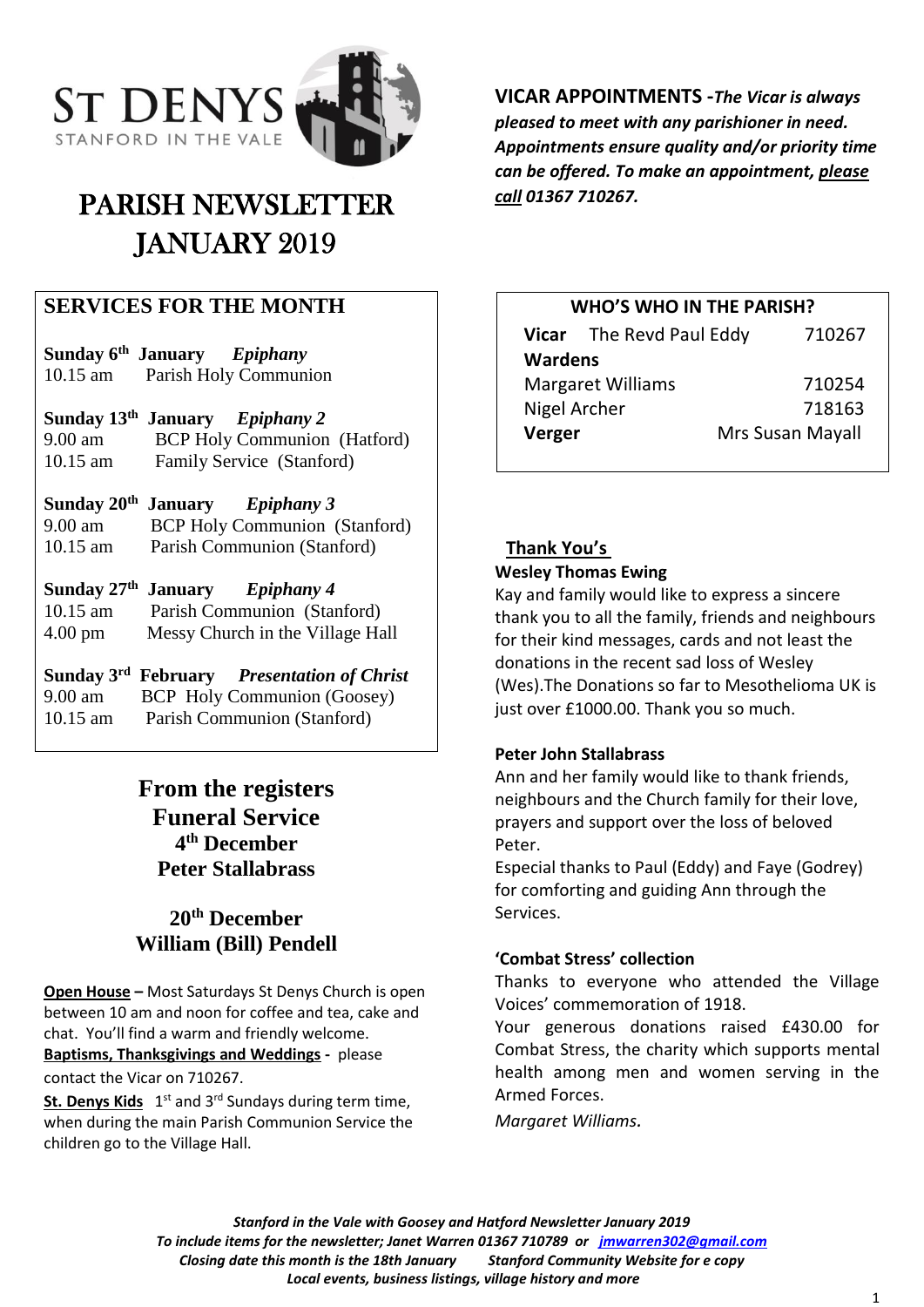## **The next Parish Council Meeting is on Wednesday 2<sup>nd</sup> January in the large Village Hall at 7.30 pm All welcome**

#### **Chatterbox Small Village Hall Every Thursday from 10 – 12 noon**

All are welcome to call in for a drink, catch up with friends or meet new ones. Occasional raffles, quizzes and bring and buy.

#### **Slimming World**

Your Slimming World group meets every Thursday from 7.30pm at Stanford in the Vale Primary School. Contact Amy 07514 255703

#### **Jumpin' Beans**

**Every Monday from 9.15 – 11.00 am** in the large Village Hall. Arts, crafts, snacks and refreshments for mum's, babies and toddlers. New mums especially welcome. Meet for a chat and play.

#### **Formula Fitness, Yoga and Wellbeing**

Zumba every Tuesday evening from 6pm. Stability Ball every Tuesday evening from 7pm. Zumba Strong every Friday morning from 9.30am. All in large Village Hall. Contact Lou on 07980 065 35

#### **Stanford In The Vale And District Local History Society**

#### **Meeting at Stanford Village Hall, in the Small Hall on Tuesday 8th January**

**Start time** 7:45 p.m.

**Topic:** "Manor of Stanford & its court records: Part 2"

**Speaker**: Lawrence Ward, Society Archivist This talk completes his story of Stanford Manor and its court records ,concentrating on the way life was lived in late medieval and Tudor times, plus later implications up to the 17th century enclosures. Visitors welcome (£3 entrance) Refreshments and raffle Further information: Contact Phil Morris,01367 71028

### **Cast On! Knitting and Crochet Group**

Fun, friendly and free. We meet every 2nd Wednesday of the month at the Horse & Jockey from 7pm until 9.30pm (ish). Bring along your current project or ask us to show you how. Contact: Ruth Chester Email: [caston@tlkc.co.uk](mailto:caston@tlkc.co.uk) Tel: 710362

# **IN NEED OF FUEL?**

TOP UP SPIRITUALLY AT THE STANFORD-IN-THE-VALE **FILLING STATION!** 

What is a Filling Station?

A new informal way of expressing the Christian faith. Using local mid-week monthly celebrations in unusual venues to support and strengthen our local Churches.

Where and When:

The Vine, Mill Farm, Faringdon Road Stanford in the Vale. Oxon SN7 8NP

January 9th 2019 7.30pm to 9.00pm

Doors open from 7.00pm for coffee and cake

For more information visit the website or contact me directly: www.thefillingstation.org.uk or Chris Weatherall on 07775 564131 or 01367 710208

### **FARINGDON & DISTRICT U3A MEETING ON Thursday 10th January 2019 January Japes**

in the Faringdon Corn Exchange at 12.15 for 12.30. The menu for our New Year celebration is in the Winter Newsletter. The cost is £15.00 per person. To book contact Rita Higazi on 01367 244 494. The deadline is  $31<sup>st</sup>$  December 2018.

The meal is followed by a talk and photograph show by Tony and Rosemary Hadland in the Corn Exchange at 2.30pm. They will talk about their visit and their exploits in the Falkland Islands. The talk is open to everyone but visitors must pay £1.50. Refreshments available after the talk.

**Thursday 17th January 2019** An extra meeting – a Film Show about **Britain on Film: Rural Life** – an evocative exploration of the British countryside. This show starts at 14.30 in the Corn Exchange

For further information please use the website on <https://faringdondistrictu3a.com/> or contact the chairman Margaret Brown on 01367 615 385.

**Fairtrade Stall Saturday 12th January St Denys'Church 10am - 12 noon**  Fairtrade food, drink and gifts from the Mustard Seed shop in Faringdon. Thanks to everyone who supported our Christmas stall - we sold a record £254.37 of Fairtrade goods.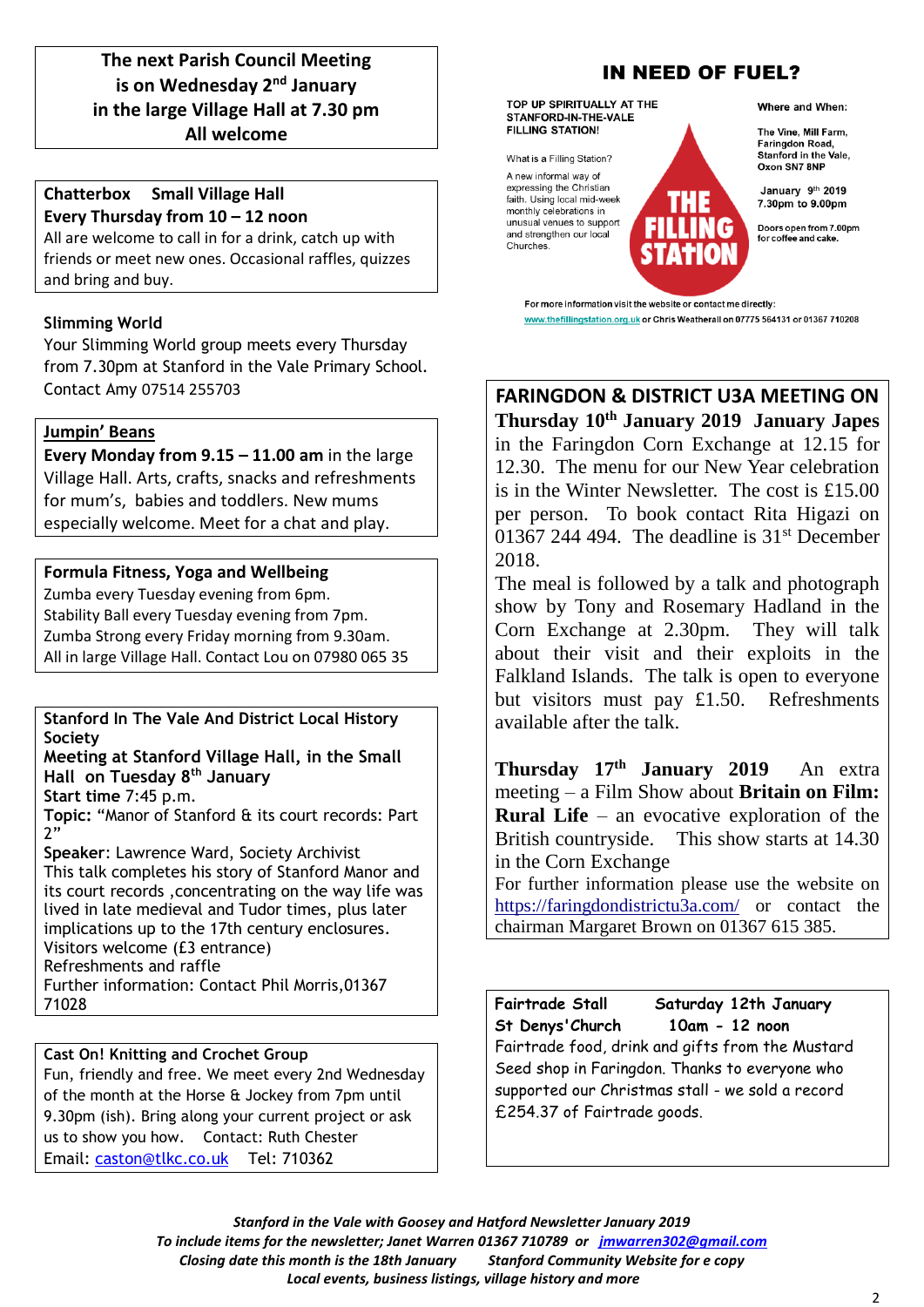#### **Stanford Art Group Meeting Monday 14th January Stanford Village Hall 7.30-9.30pm Paint a Snow Scene**

Non members welcome (£4), Members (£2) Visit Stanford Art Group on Facebook for more information

# **Stanford Women's Institute will meet on Wednesday 16th January** at 7.30pm in the Village Hall. Visitors are always welcome. £3 charge for non-members. Contact 01235765461

**Scramblers**

**Thursday 17th January**

 **9.00-10.30** In the Church All toddlers and carers welcome.

#### **STANFORD-IN-THE-VALE GARDENING CLUB.** The next meeting will be on **January 22nd in the large hall of the Village Hall at 7.30 pm.**

The speaker will be Gill Hazell on classic, rare and unusual bulbs, refreshments and a raffle. For more information contact Rosemary Packer.

tel. 01367 710445

#### **GARDEN TIP OF THE MONTH.**

Clean garden tools this month ready for the spring. Clippers and secateurs cutting edges benefit from a 24 hour soak in Heinz Tomato Ketchup (yes really)



# **Sunday January 27th**

**CHURCH** - but not as you may know it! Come and join us for an hour of crafts, discussion and singing based on a Biblical theme, followed by afternoon tea. For all the family! **4-5.30pm In The Village Hall**

#### **Stanford Volunteer Taxi Service**

If you need transport for a medical appointment please phone

**MARJORIE GOODING 01367 710656**

As much notice about any appointments makes things easier and more drivers would be greatly appreciated

#### **Monthly Film Afternoon for Over 50's**

Come and enjoy a cinema afternoon on 4**th Monday of each month** in the small Hall at Stanford in the vale Village hall. **Starts at 2pm.** Tea and coffee plus cakes and supplied with the film for **£3.50 per person. Next showing is on Monday 28 th January 2019** For information on the film showing you can call into Chatterbox or phone Mandy on 07827 235 429 This event is organised by the Community Network team at Age UK Oxfordshire.

# **Future Events**

# **Stanford Drama Group Proudly present** *'DAISY DOES IT AGAIN'*

A Panto by Peter Ayre Published by Lazy Bee Scripts

Can Daisy, the cow's magic horns foretell the future and help Eric Hood and his not so Merry Men & Women plus Buttons, Dame Doris & all their friends thwart the evil sheriff's dastardly plans to marry the beautiful Maid Marion.

*Venue* **– Large Village Hall**

*Dates* **– 7 th ,8th ,9th February at 7.30pm Saturday 9th February – matinee at 2.30pm** *Tickets* **- £8.00/ £6.00 concessions** *Available from Stanford Coffee Shop next to the Coop. Enquiries*: Tel 01367 710400

# **Learn to play the harp? A taster day......**

Following the successful workshop day of a few years ago, Amanda Munday is coming again on **Saturday 30th March** for another chance to have a go at playing this beautiful instrument in an informal and enjoyable way. As Amanda says, 'It's impossible to make a harsh or unpleasant sound on a harp, even if you're a complete beginner'. No previous knowledge or experience of playing any sort of instrument is needed and no printed music is used. Harps will be provided. Cost of the day, including hire of harp and group tuition is £40. *For further details contact Margaret Williams - 710254*